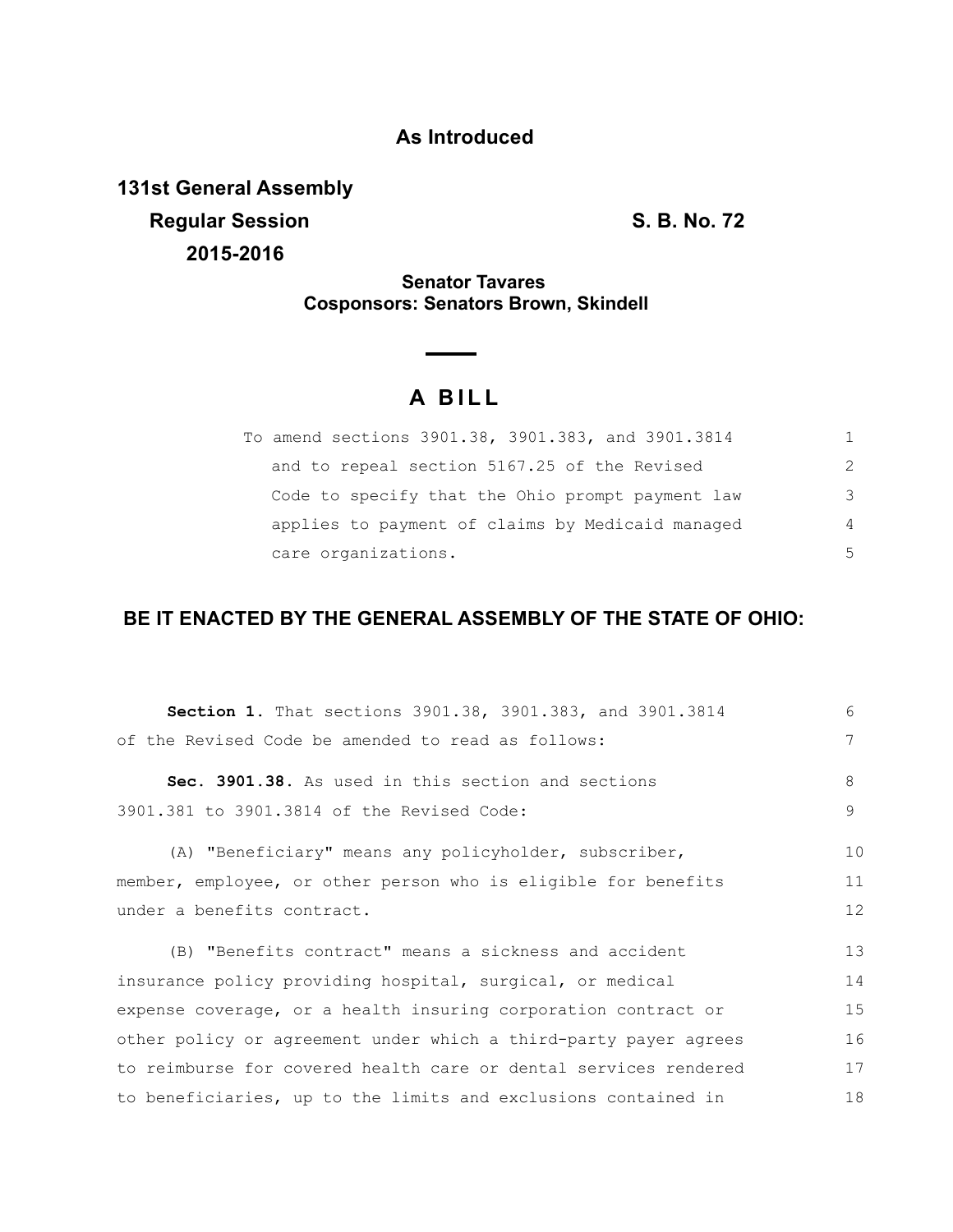| the benefits contract.                                                            | 19       |
|-----------------------------------------------------------------------------------|----------|
| (C) "Hospital" has the same meaning as in section 3727.01<br>of the Revised Code. | 20<br>21 |
|                                                                                   |          |
| (D) "Medicaid managed care organization" means a managed                          | 22       |
| care organization that has a contract with the department of                      | 23       |
| medicaid pursuant to section 5167.10 of the Revised Code.                         | 24       |
| (E) "Provider" means a hospital, nursing home, physician,                         | 25       |
| podiatrist, dentist, pharmacist, chiropractor, or other health                    | 26       |
| care provider entitled to reimbursement by a third-party payer                    | 27       |
| for services rendered to a beneficiary under a benefits                           | 28       |
| contract.                                                                         | 29       |
| $(E)$ "Reimburse" means indemnify, make payment, or                               | 30       |
| otherwise accept responsibility for payment for health care                       | 31       |
| services rendered to a beneficiary, or arrange for the provision                  | 32       |
| of health care services to a beneficiary.                                         |          |
| (F)(G) "Third-party payer" means any of the following:                            | 34       |
| (1) An insurance company;                                                         | 35       |
| (2) A health insuring corporation;                                                | 36       |
| (3) A labor organization;                                                         | 37       |
| (4) An employer;                                                                  | 38       |
| (5) An intermediary organization, as defined in section                           | 39       |
| 1751.01 of the Revised Code, that is not a health delivery                        | 40       |
| network contracting solely with self-insured employers;                           | 41       |
| (6) An administrator subject to sections 3959.01 to                               | 42       |
| 3959.16 of the Revised Code;                                                      | 43       |
| (7) A health delivery network, as defined in section                              | 44       |
| 1751.01 of the Revised Code;                                                      | 45       |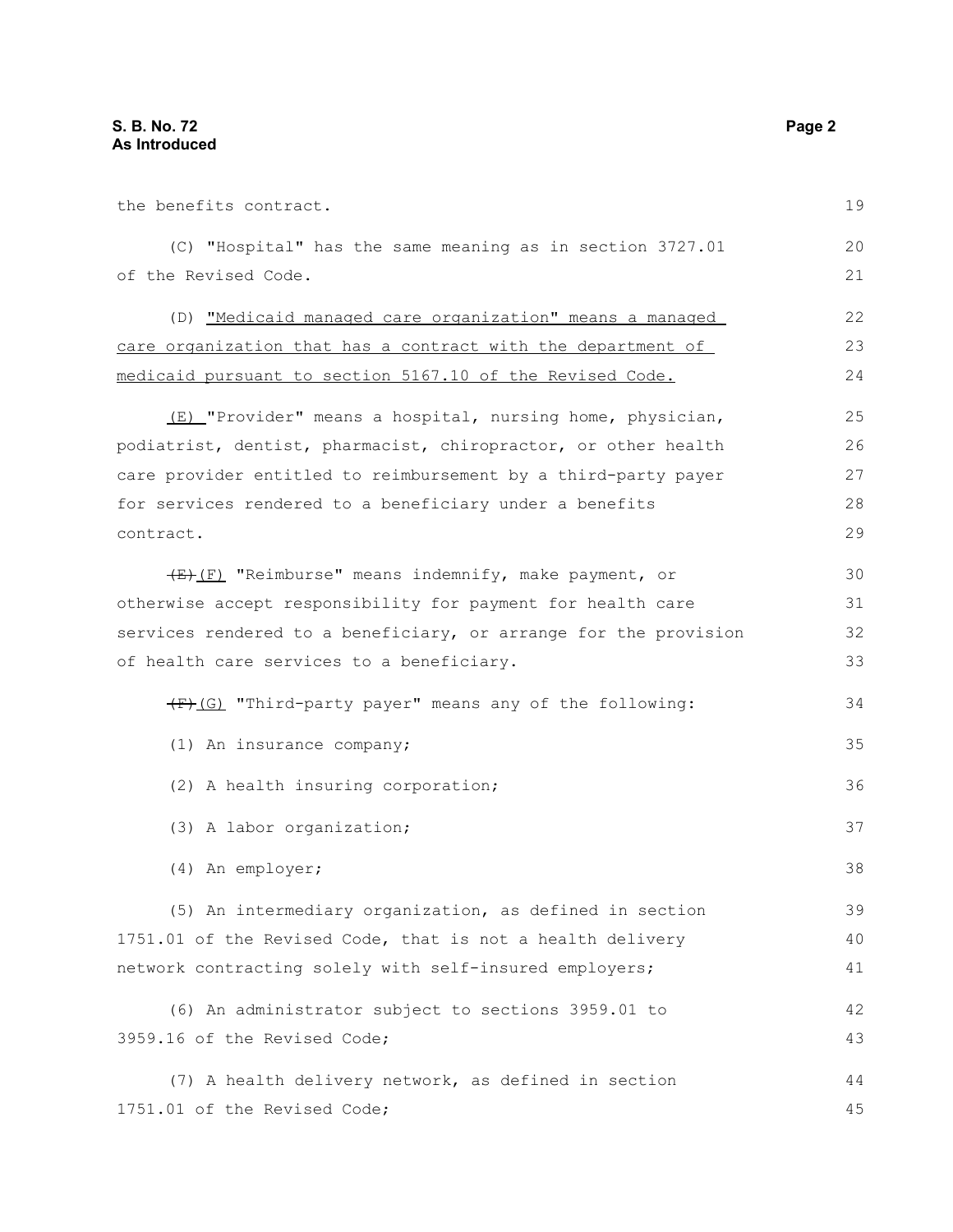| (9) Any other person that is obligated pursuant to a             | 47 |
|------------------------------------------------------------------|----|
| benefits contract to reimburse for covered health care services  | 48 |
| rendered to beneficiaries under such contract.                   | 49 |
| Sec. 3901.383. (A) A provider and a third-party payer may        | 50 |
| do either of the following:                                      | 51 |
| (1) Enter into a contractual agreement under which time          | 52 |
| periods shorter than those set forth in section 3901.381 of the  | 53 |
| Revised Code are applicable to the third-party payer in paying a | 54 |
| claim for any amount due for health care services rendered by    | 55 |
| the provider;                                                    | 56 |
| (2) Enter into a contractual agreement under which the           | 57 |
| timing of payments by the third-party payer is not directly      | 58 |
| related to the receipt of a claim form. The contractual          | 59 |
| arrangement may include periodic interim payment arrangements,   | 60 |
| capitation payment arrangements, or other periodic payment       | 61 |
| arrangements acceptable to the provider and the third-party      | 62 |
| payer. Under a capitation payment arrangement, the third-party   | 63 |
| payer shall begin paying the capitated amounts to the            | 64 |
| beneficiary's primary care provider not later than sixty days    | 65 |
| after the date the beneficiary selects or is assigned to the     | 66 |
| provider. Under any other contractual periodic payment           | 67 |
| arrangement, the contractual agreement shall state, with         | 68 |
| specificity, the timing of payments by the third-party payer.    | 69 |
| (B) Regardless of whether a third party payer is exempted-       | 70 |
| under division (D) of section 3901.3814 from sections 3901.38-   | 71 |
| and 3901.381 to 3901.3813 of the Revised Code, a A provider and  | 72 |
| the a third-party payer, including a third-party payer that      | 73 |
| provides coverage under the medicaid program, shall not enter    | 74 |

(8) A medicaid managed care organization;

46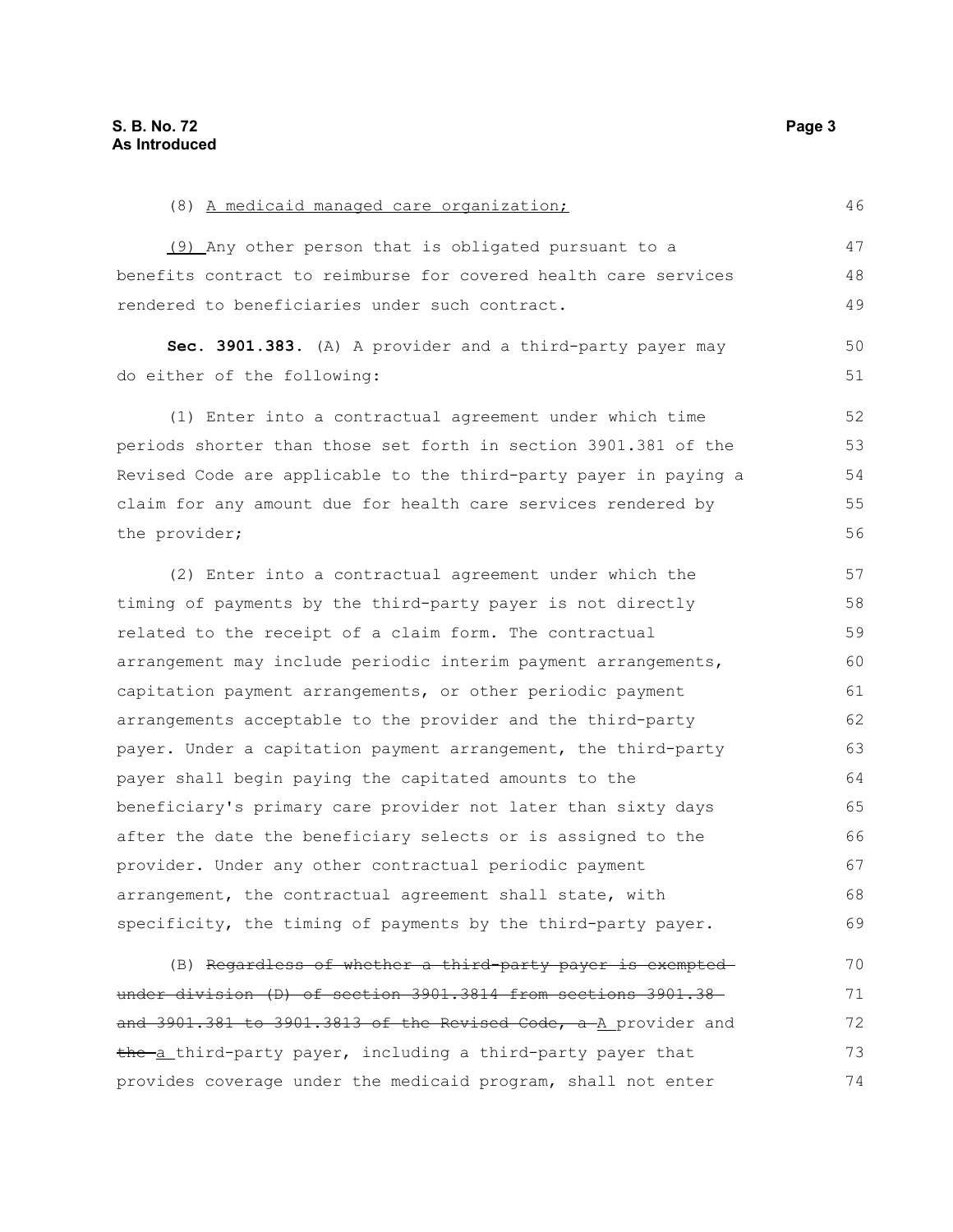into a contractual arrangement under which time periods longer than those provided for in paragraph (c)(1) of  $42$  C.F.R.  $447.46$ are applicable to the third-party payer in paying a claim for any amount due for health care services rendered by the provider. 75 76 77 78 79

**Sec. 3901.3814.** (A) Sections 3901.38 and 3901.381 to 3901.3813 of the Revised Code do not apply to the following:

 $(A)$ (1) Policies offering coverage that is regulated under Chapters 3935. and 3937. of the Revised Code;

 $(B)$ (2) An employer's self-insurance plan and any of its administrators, as defined in section 3959.01 of the Revised Code, to the extent that federal law supersedes, preempts, prohibits, or otherwise precludes the application of any provisions of those sections to the plan and its administrators; 84 85 86 87 88

 $(3)$  A third-party payer for coverage provided under the medicare advantage program operated under Title XVIII of the "Social Security Act," 49 Stat. 620 (1935), 42 U.S.C.A. 301, as amended;

(D) A third-party payer for coverage provided under the medicaid program, except that if a federal waiver applied for under section 5167.25 of the Revised Code is granted or the medicaid director determines that this provision can be implemented without a waiver, sections 3901.38 and 3901.381 to 3901.3813 of the Revised Code apply to claims submitted electronically or non-electronically that are made with respectto coverage of medicaid recipients by health insuring corporations licensed under Chapter 1751. of the Revised Code, instead of the prompt payment requirements of 42 C.F.R. 447.46; 93 94 95 96 97 98 99 100 101 102

 $(E)$  (4) A third-party payer for coverage provided under the 103

80 81

82 83